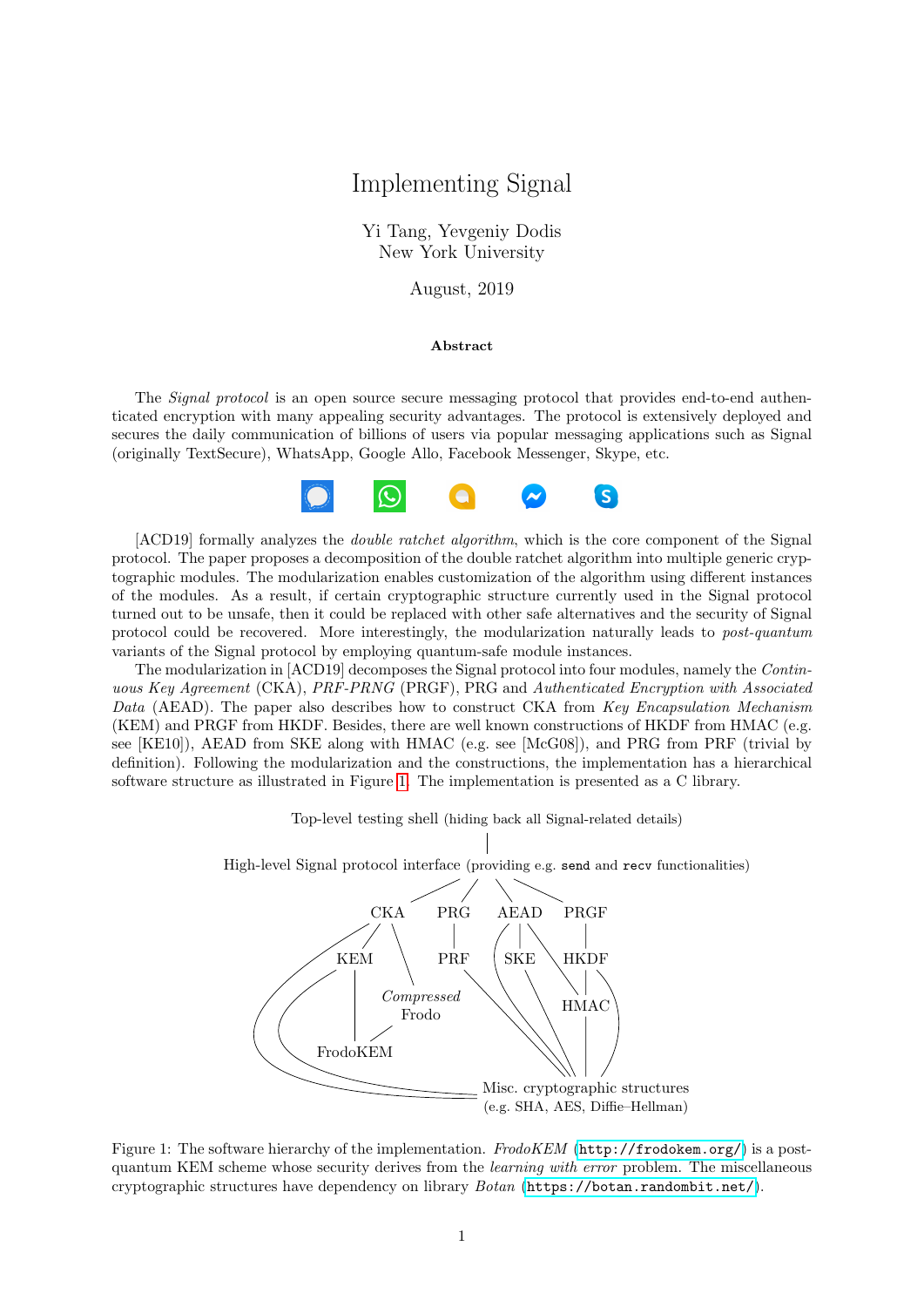To exemplify, by using the first configuration in the following list, one can reconstruct the original Signal protocol; the second configuration leads to a post-quantum variant of the Signal protocol; and the third configuration brings about an improvement to the second.

| $\bullet$ CKA: (compressed) Diffie- | $\bullet$ CKA: [KEM-based]   | $\bullet$ CKA: (compressed)  |  |  |
|-------------------------------------|------------------------------|------------------------------|--|--|
| Hellman with Curve25519             | $-$ KEM: Frodo640            | Frodo <sub>640</sub>         |  |  |
| • PRGF: [HKDF-based]                | $\bullet$ PRGF: [HKDF-based] | $\bullet$ PRGF: [HKDF-based] |  |  |
| $-$ HKDF: SHA-256                   | $-$ HKDF: SHA-256            | $-$ HKDF: SHA-256            |  |  |
| $\bullet$ PRG: [PRF-based]          | $\bullet$ PRG: [PRF-based]   | $\bullet$ PRG: [PRF-based]   |  |  |
| $-$ PRF: SHA-256                    | $-$ PRF: SHA-256             | $-$ PRF: SHA-256             |  |  |
| $\bullet$ AEAD: AES-128-SIV         | $\bullet$ AEAD: AES-128-SIV  | $\bullet$ AEAD: AES-128-SIV  |  |  |

Note that in the first and third configuration the CKA instances are not constructed from KEM and are referred to as some "compressed" scheme. It is known that KEM can be generically constructed from PKE, but there are often more efficient schemes if one directly construct CKA from PKE and apply certain compression. However currently a generic way to perform such compression is not yet found. In addition, it is worth mentioning that the implementation of the compressed Frodo module used in the third configuration is a challenging task from the perspective of coding. The FrodoKEM library is not highly modularized as it does not expect customization. Therefore in the implementation there exists a middleware FrodoKEM toolbox, which might be found useful by those about to customize FrodoKEM.

As a primitive benchmarking, the time and space performances of the three example Signal variants are compared. The results are plotted in Figure [2.](#page-1-0)



<span id="page-1-0"></span>Figure 2: Left: comparison of time performances of example Signal variants under random asynchronous messaging test. Right: comparison of message-packet size ratio of example Signal variants.

The codes as well as the description of the implementation can be found at the project homepage: <https://cims.nyu.edu/~yt1433/signal.html>. Besides FrodoKEM, we are also planning to adapt other post-quantum schemes such as NewHope, CRYSTALS-Kyber and SIKE, and trying to seek their compressed versions like of Diffie–Hellman and FrodoKEM.

## References

- [ACD19] Joël Alwen, Sandro Coretti and Yevgeniy Dodis, "The Double Ratchet: Security Notions, Proofs, and Modularization for the Signal Protocol", <https://cims.nyu.edu/~dodis/ps/signal.pdf>.
	- [KE10] H. Krawczyk and P. Eronen, "HMAC-based Extract-and-Expand Key Derivation Function (HKDF)" (RFC 5869), <https://tools.ietf.org/html/rfc5869>.
- [McG08] D. McGrew, "An Interface and Algorithms for Authenticated Encryption" (RFC 5116), [https:](https://tools.ietf.org/html/rfc5116) [//tools.ietf.org/html/rfc5116](https://tools.ietf.org/html/rfc5116).